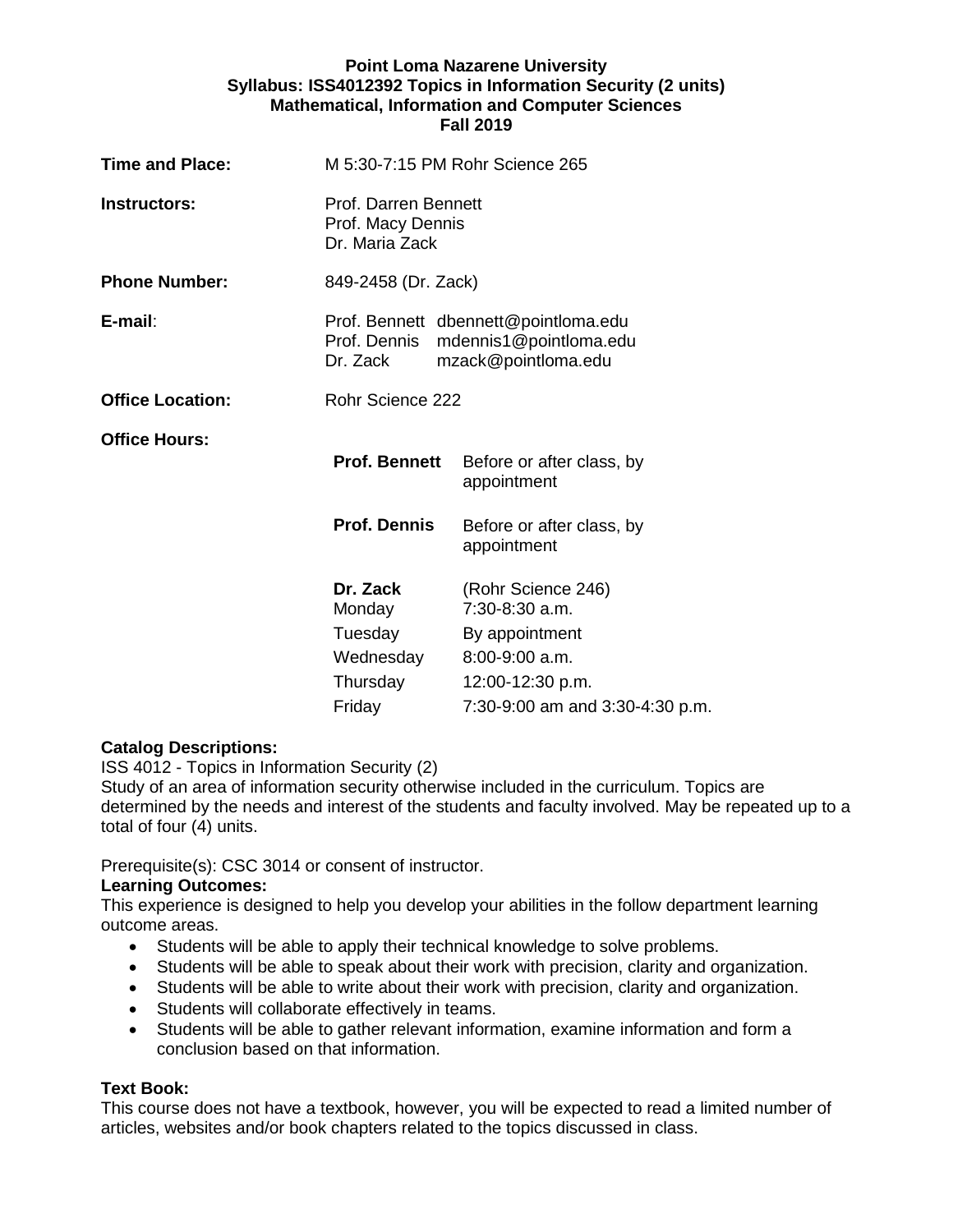# **Grading:**

Grades are based on the total number of points accumulated throughout the course. The points for each activity are:

| <b>Homework</b>                | 500  |
|--------------------------------|------|
| <b>Group Tool Presentation</b> | 100  |
| <b>Project Check-Points</b>    | 150  |
| <b>Final Project</b>           | 250  |
|                                |      |
| <b>Total Points</b>            | 1000 |

Approximate minimal points required to obtain a given grade are:

|   |             | (875, 900) | (775, 800) | (675, 700) |
|---|-------------|------------|------------|------------|
|   | [925, 1000] | [825, 875] | [725, 775] | [625, 675] |
| - | [900, 925]  | [800, 825] | [700, 725] | [600, 625] |

Note that scores of 599 or lower will result in an F.

#### **Homework:**

Homework will be assigned each day at the end of class. All homework assigned in a week will be **due in class** the next Wednesday. No late homework will be accepted except by prior arrangement or with a documented emergency. Homework assignments are posted in Canvas. The object of the homework is to learn how to do the problems so work carefully on each assignment. Note that some assignments will be turned in via Canvas.

## **Project Check-Points:**

You will work in a team of 3-4 to complete a final project. To make sure that your team is on track, there are a number of project check points (see the calendar).

## **Final Project:**

Your final project will relate to analyzing a particular type of cyber security attack and presenting a 20-25 minute presentation on that attack. Every member of your group will be expected to speak and each member will be asked a question about the project. So be sure that you share the work equally and that all members understand the details. We will also be using the Team Rubric to assess participation along the way. Your presentation will be given the night of the final exam, **MONDAY DECEMBER 16, 7:30-10:00 P.M.**

## **Final Exam: Date and Time:**

The final exam date and time is set by the university at the beginning of the semester and may not be changed by the instructor. This schedule can be found on the university website and in the course calendar. Because your final exam is a group project, no requests for early examinations will be approved. Only in the case that a student is required to take three exams during the same day of finals week, is an instructor authorized to consider changing the exam date and time for that particular student, however because this is a group project, it will be very difficult to make any changes.

## **University Mission:**

Point Loma Nazarene University exists to provide higher education in a vital Christian community where minds are engaged and challenged, character is modeled and formed, and service is an expression of faith. Being of Wesleyan heritage, we strive to be a learning community where grace is foundational, truth is pursued, and holiness is a way of life.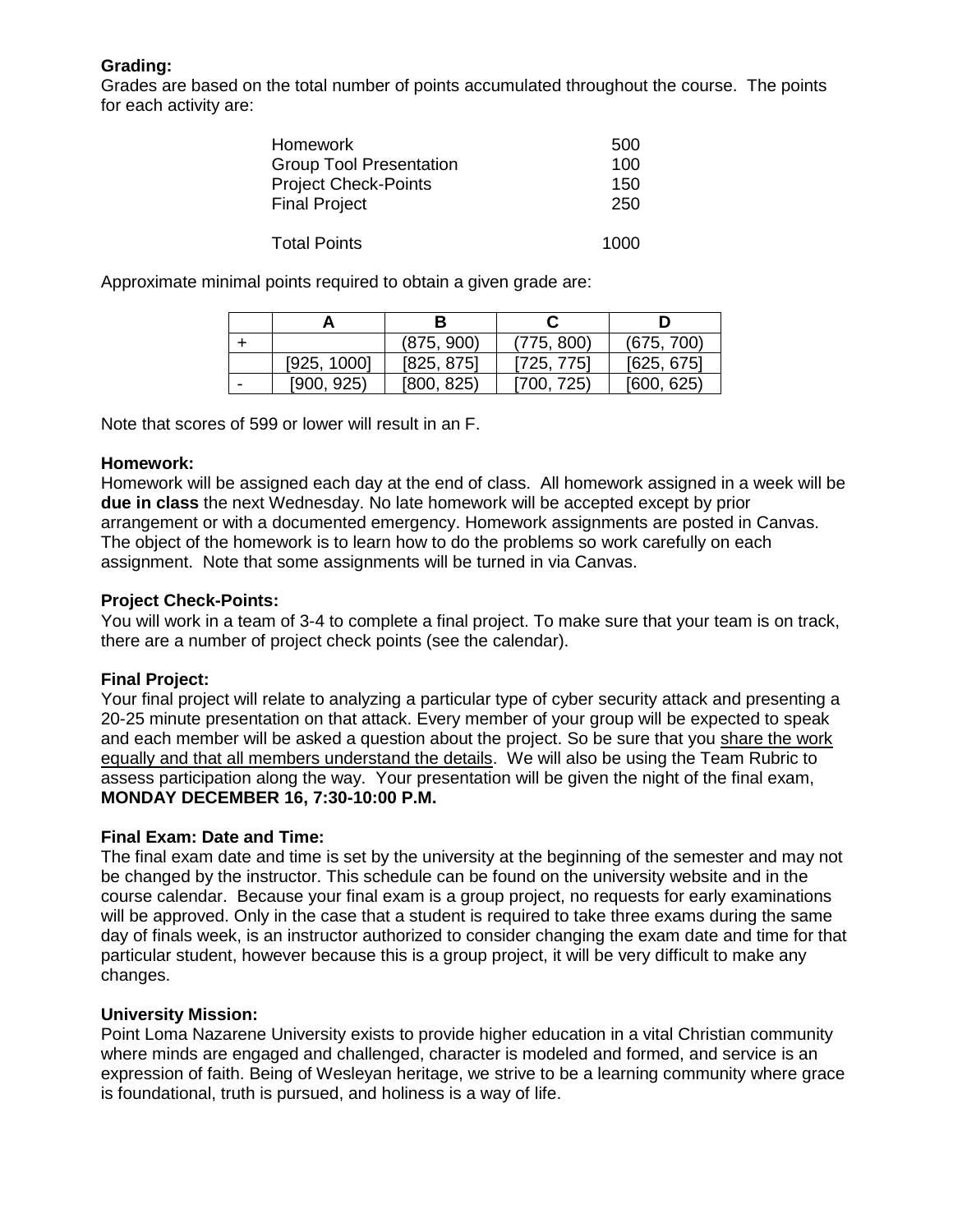#### **Department Mission:**

The Mathematical, Information, and Computer Sciences department at Point Loma Nazarene University is committed to maintaining a curriculum that provides its students with the tools to be productive, the passion to continue learning, and Christian perspectives to provide a basis for making sound value judgments.

#### **Credit Hours/Required Hours and Academic Units**

In the interest of providing sufficient time to accomplish the stated course learning outcomes, this class meets the PLNU credit hour policy for a 2-unit class delivered over 15 weeks. Specific details about how the class meets the credit hour requirements can be provided upon request.

#### **Attendance:**

Attendance is expected at each class session. In the event of an absence you are responsible for the material covered in class and the assignments given that day.

Regular and punctual attendance at all classes is considered essential to optimum academic achievement. If the student is absent from more than 10 percent of class meetings, the faculty member can file a written report which may result in de-enrollment. If the absences exceed 20 percent, the student may be de-enrolled without notice until the university drop date or, after that date, receive the appropriate grade for their work and participation. See the 2019-2020 PLNU Undergraduate Academic Catalog for details.

#### **Class Enrollment:**

It is the student's responsibility to maintain his/her class schedule. Should the need arise to drop this course (personal emergencies, poor performance, etc.), the student has the responsibility to follow through (provided the drop date meets the stated calendar deadline established by the university), not the instructor. Simply ceasing to attend this course or failing to follow through to arrange for a change of registration (drop/add) may easily result in a grade of F on the official transcript.

## **Academic Accommodations:**

While all students are expected to meet the minimum standards for completion of this course as established by the instructor, students with disabilities may require academic adjustments, modifications or auxiliary aids/services. At Point Loma Nazarene University (PLNU), these students are requested to register with the Disability Resource Center (DRC), located in the Bond Academic Center. [\(DRC@pointloma.edu](mailto:DRC@pointloma.edu) or 619-849-2486). The DRC's policies and procedures for assisting such students in the development of an appropriate academic adjustment plan (AP) allows PLNU to comply with Section 504 of the Rehabilitation Act and the Americans with Disabilities Act. Section 504 (a) prohibits discrimination against students with special needs and guarantees all qualified students equal access to and benefits of PLNU programs and activities. After the student files the required documentation, the DRC, in conjunction with the student, will develop an AP to meet that student's specific learning needs. The DRC will thereafter email the student's AP to all faculty who teach courses in which the student is enrolled each semester. The AP must be implemented in all such courses.

If students do not wish to avail themselves of some or all of the elements of their AP in a particular course, it is the responsibility of those students to notify their professor in that course. PLNU highly recommends that DRC students speak with their professors during the first two weeks of each semester about the applicability of their AP in that particular course and/or if they do not desire to take advantage of some or all of the elements of their AP in that course.